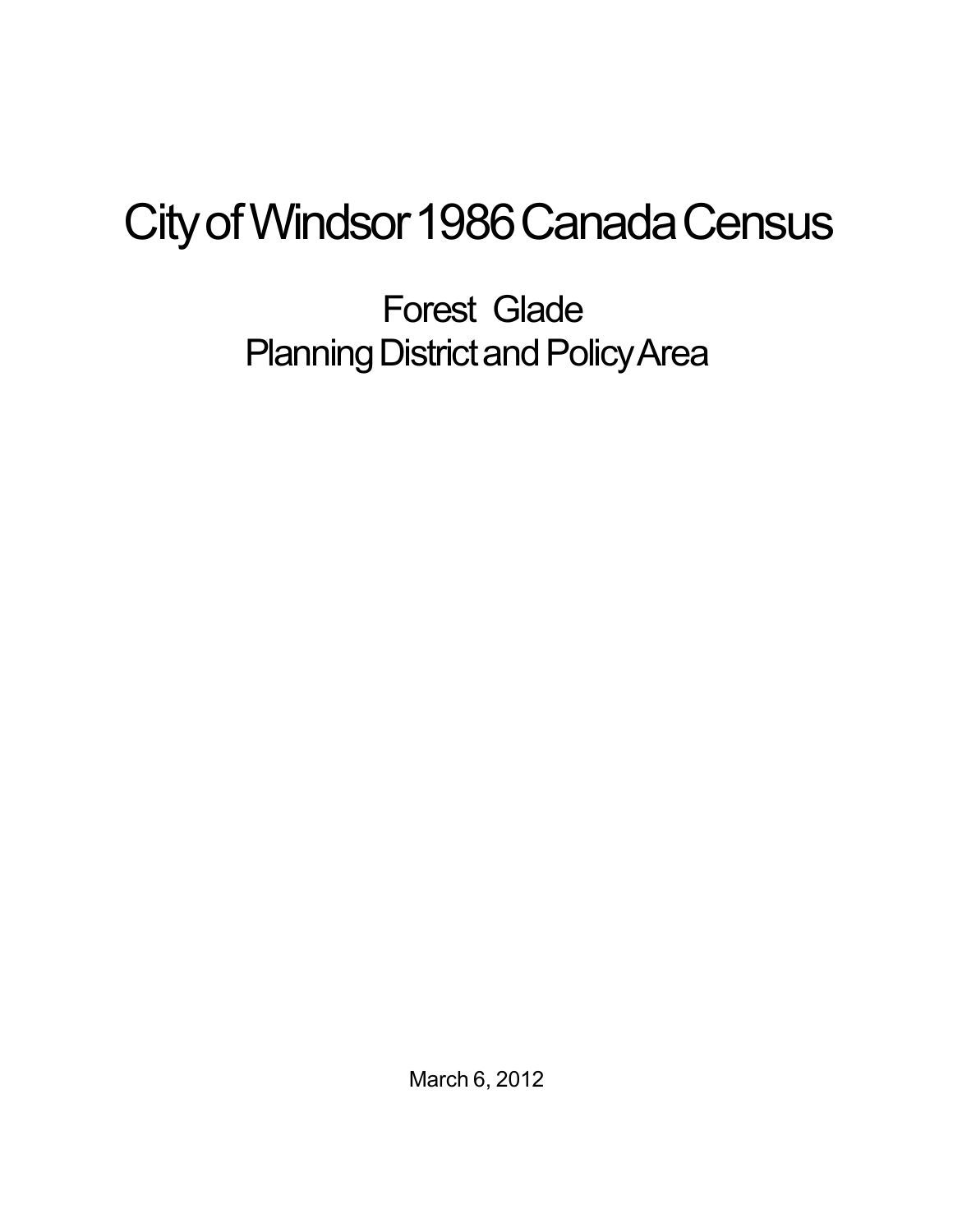## **Table of Contents**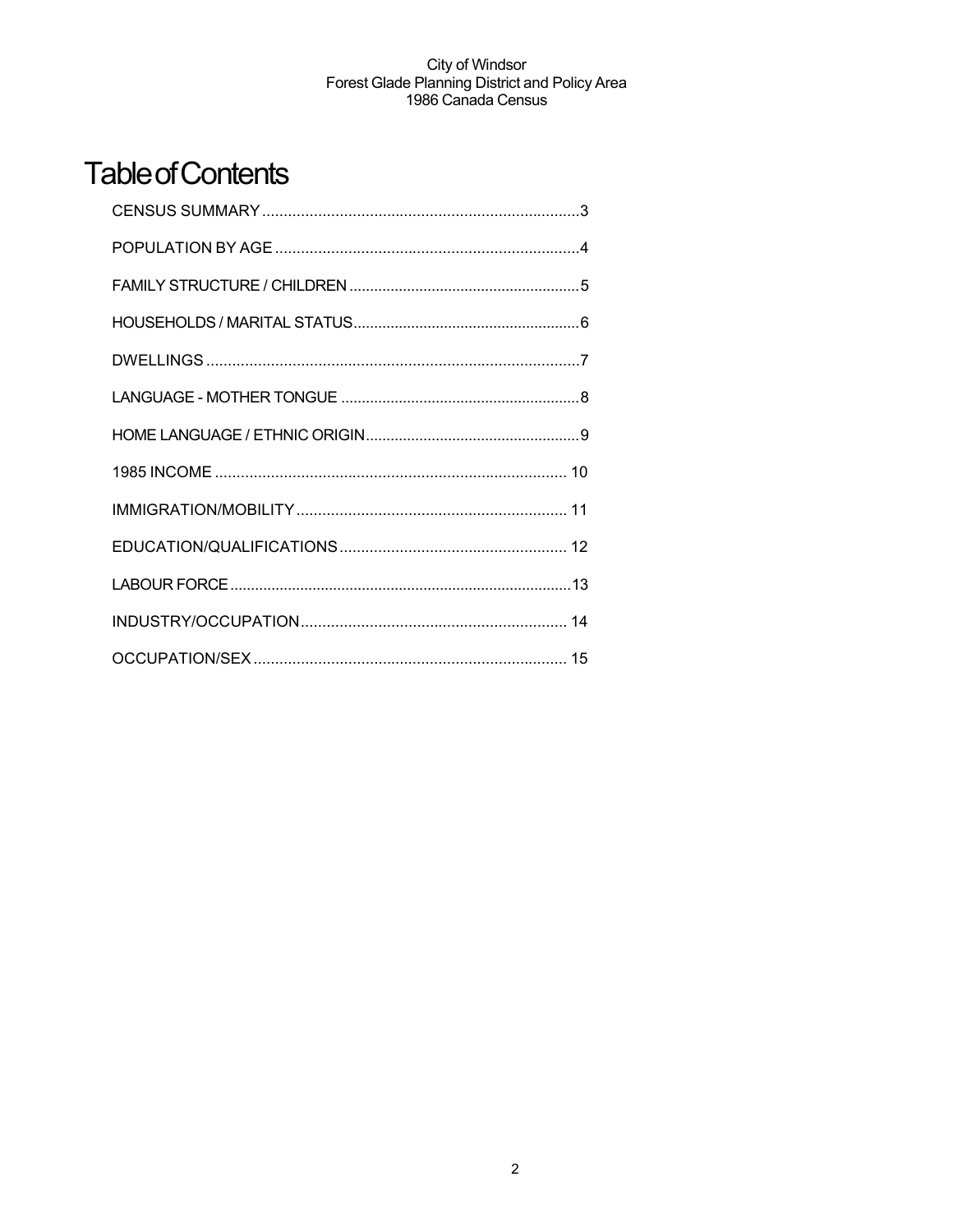## **CENSUS SUMMARY**

| <b>CENSUS SUMMARY</b>                                                                                                                                                     | <b>Forest Glade</b>                                                     |                                                       |
|---------------------------------------------------------------------------------------------------------------------------------------------------------------------------|-------------------------------------------------------------------------|-------------------------------------------------------|
| Total population (% base)                                                                                                                                                 | 17,365                                                                  |                                                       |
| By sex:<br>Male<br>Female                                                                                                                                                 | 8,470 49%<br>8,895                                                      | 51%                                                   |
| By age:<br>0 to 4 years<br>5 to 19 years<br>20 to 24 years<br>25 to 34 years<br>35 to 44 years<br>45 to 54 years<br>55 to 64 years<br>65 to 74 years<br>75 years and over | 1,370<br>5,240<br>1,315<br>2,950<br>3,260<br>1,580<br>905<br>420<br>315 | 8%<br>30%<br>8%<br>17%<br>19%<br>9%<br>5%<br>2%<br>2% |
| Average age of population                                                                                                                                                 | 29                                                                      |                                                       |
| Total census families (% base)                                                                                                                                            | 4,570                                                                   |                                                       |
| <b>Husband-wife families</b><br>With no children at home<br>With children at home                                                                                         | 3,840<br>835<br>3,015                                                   | 84%<br>18%<br>66%                                     |
| Lone-parent families                                                                                                                                                      | 715                                                                     | 16%                                                   |
| <b>Total children at home</b><br>Average children per family                                                                                                              | 7,330<br>1.6                                                            |                                                       |
| Private households (% base)                                                                                                                                               | 5,320                                                                   |                                                       |
| <b>Persons in households</b><br>Average persons per household                                                                                                             | 17,145<br>3.2                                                           |                                                       |
| Occupied dwellings (% base)<br>Owned<br>Rented                                                                                                                            | 5,330<br>3,470 65%<br>1,885                                             | 35%                                                   |
| Single detached house<br>Apartment 5 or more storeys<br>Other type of dwelling                                                                                            | 2,420 45%<br>390<br>2,540                                               | 7%<br>48%                                             |
| 1985 Avg. hhld income (est.)                                                                                                                                              | 41,599                                                                  |                                                       |
|                                                                                                                                                                           |                                                                         |                                                       |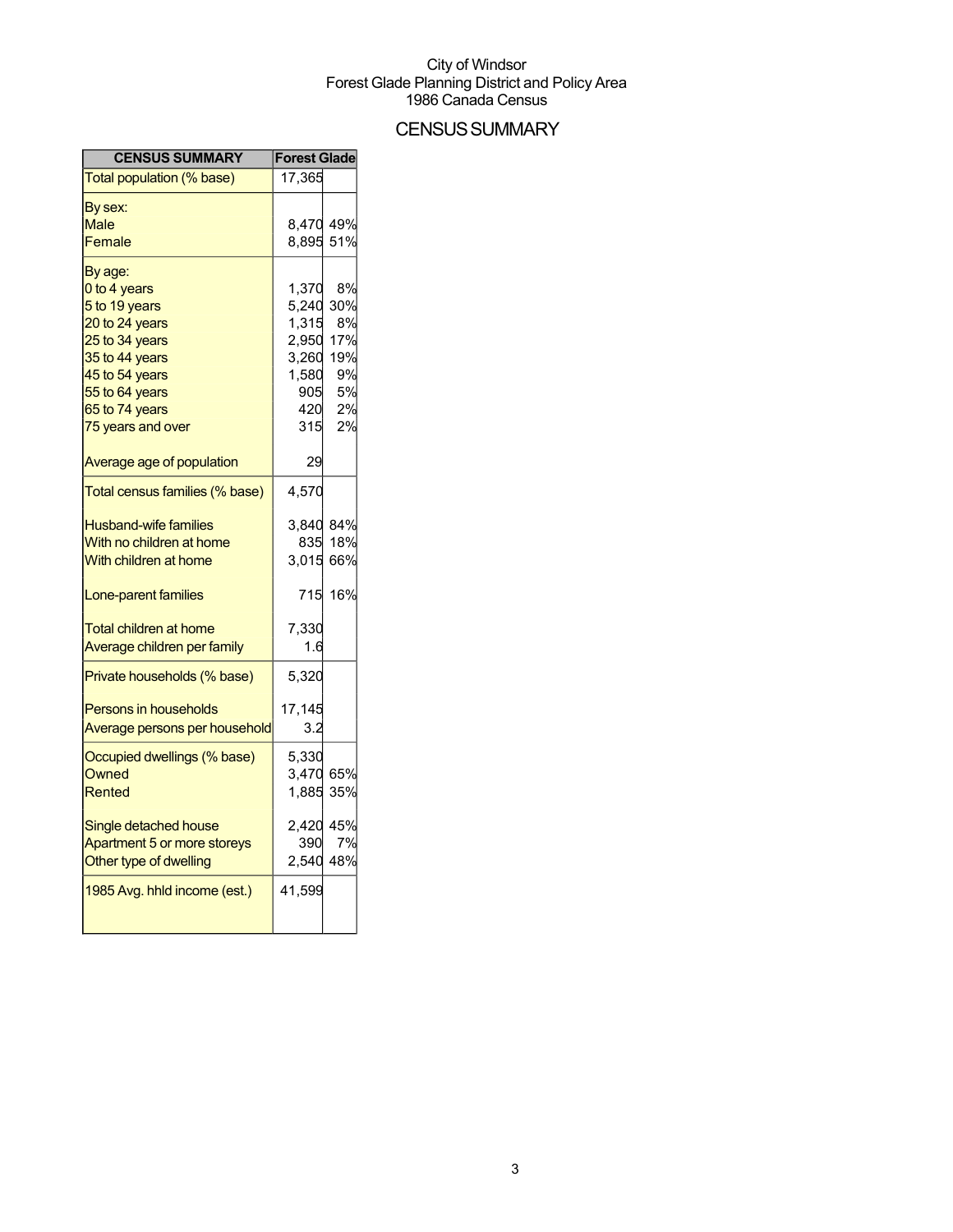## POPULATIONBYAGE

| <b>POPULATION BY AGE Forest Glade</b>         |           |       |
|-----------------------------------------------|-----------|-------|
| <mark>Total population (% Base)</mark> 17,365 |           |       |
| Average age of population                     | 29        |       |
| By age:                                       |           |       |
| 0 - 4 years                                   | 1,370     | 8%    |
| 5 - 9 years                                   | 1,825     | 11%   |
| 10 - 14 years                                 | 1,825     | 11%   |
| 15 - 19 years                                 | 1,590     | 9%    |
| 20 - 24 years                                 | 1,315     | 8%    |
| 25 - 34 years                                 | 2,950     | 17%   |
| 35 - 44 years                                 | 3,260     | 19%   |
| 45 - 54 years                                 | 1,580     | 9%    |
| 55 - 64 years                                 | 905       | 5%    |
| 65 - 74 years                                 | 420       | 2%    |
| 75 years and over                             | 315       | 2%    |
|                                               |           |       |
| <b>Male population</b>                        | 8,470 49% |       |
| Average age of males                          | 28.5      |       |
| By age:                                       |           |       |
| 0 - 4 years                                   | 685       | 4%    |
| 5 - 9 years                                   | 900       | 5%    |
| 10 - 14 years                                 | 905       | 5%    |
| 15 - 19 years                                 | 775       | 4%    |
| 20 - 24 years                                 | 690       | 4%    |
| 25 - 34 years                                 | 1,300     | 7%    |
| 35 - 44 years                                 | 1,635     | 9%    |
| 45 - 54 years                                 | 845       | 5%    |
| 55 - 64 years                                 | 455       | 3%    |
| 65 - 74 years                                 | 170       | 1%    |
| 75 years and over                             | 85        | 0%    |
| <b>Female population</b>                      | 8,895 51% |       |
| Average age of females                        | 29.5      |       |
|                                               |           |       |
| By age:                                       |           |       |
| 0 - 4 years                                   | 685       | 4%    |
| 5 - 9 years                                   | 925       | 5%    |
| 10 - 14 years                                 | 920       | 5%    |
| 15 - 19 years                                 | 815       | 5%    |
| 20 - 24 years                                 | 625       | 4%    |
| 25 - 34 years                                 | 1,650     | 10%   |
| 35 - 44 years                                 | 1,625     | 9%    |
| 45 - 54 years                                 | 735       | 4%    |
| 55 - 64 years                                 | 450       | 3%    |
| 65 - 74 years                                 | 250       | 1%    |
| 75 years and over                             | 230       | $1\%$ |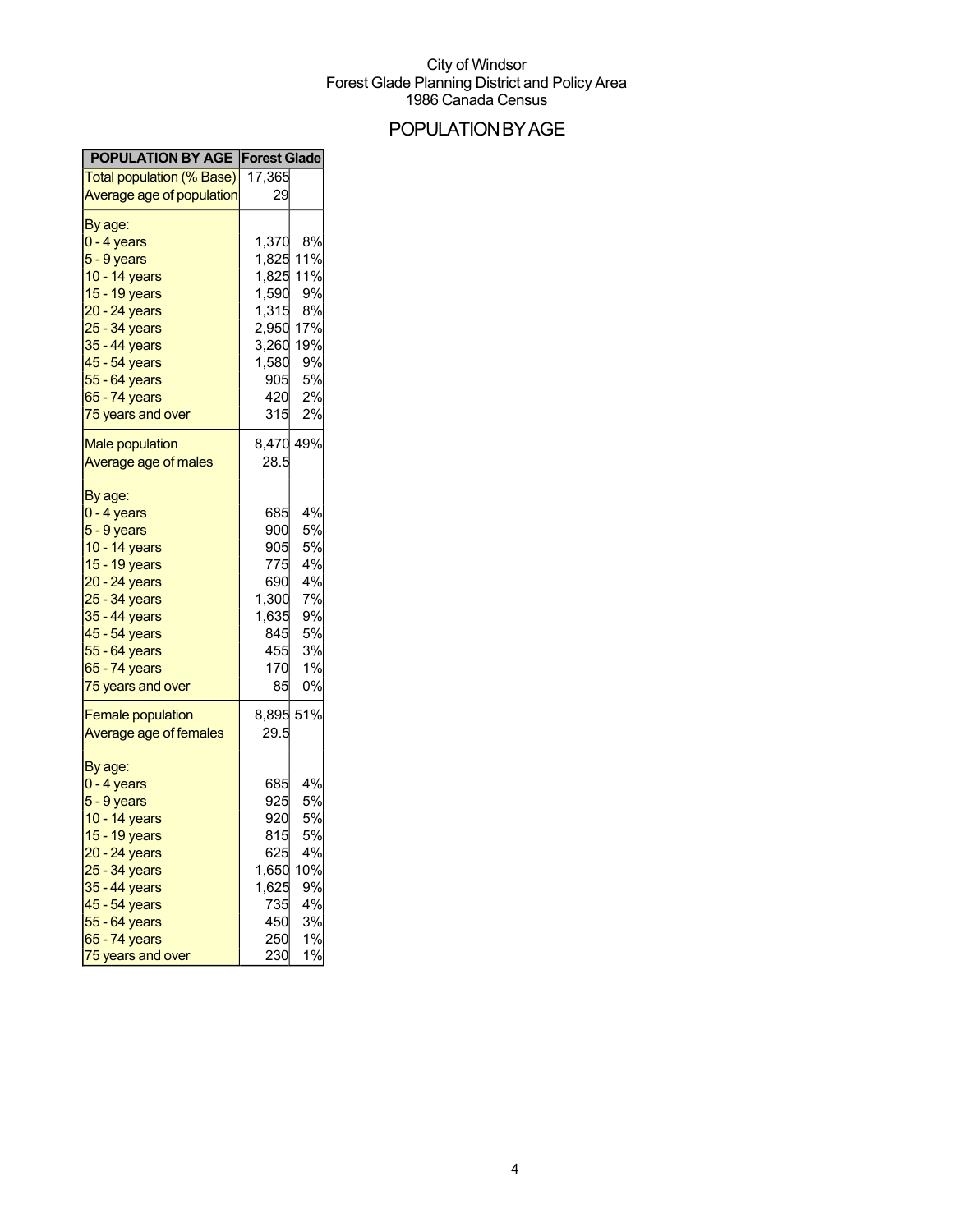## FAMILYSTRUCTURE/CHILDREN

| 31 N<br>וטוט<br>LUNENI             | FUI BUU UIDUB |     |
|------------------------------------|---------------|-----|
| Total census families (% base)     | 4,570         |     |
|                                    |               |     |
| By family structure:               |               |     |
| <b>Total husband-wife families</b> | 3,840         | 84% |
| With no children at home           | 835           | 18% |
| With children at home              | 3,015         | 66% |
| 1 child                            | 800           | 18% |
| 2 children                         | 1,450         | 32% |
| 3 or more children                 | 760           | 17% |
| Lone-parent families               | 715           | 16% |
| Lone male parent                   | 130           | 3%  |
| 1 child at home                    | 70            | 2%  |
| 2 children at home                 | 30            | 1%  |
| 3 or more children at home         | 5             | 0%  |
| Lone female parent                 | 580           | 13% |
| 1 child at home                    | 285           | 6%  |
| 2 children at home                 | 210           | 5%  |
| 3 or more children at home         | 70            | 2%  |
| Total children at home (%base)     | 7,330         |     |
| $0 - 5$ years                      | 1,675         | 23% |
| $6 - 14$ years                     | 3,260         | 44% |
| 15 - 17 years                      | 980           | 13% |
| 18 - 24 years                      | 1,220         | 17% |
| 25 years and over                  | 215           | 3%  |
| Average children/family            | 1.6           |     |

## **FAMILY STRUCTURE / CHILDREN Forest Glade**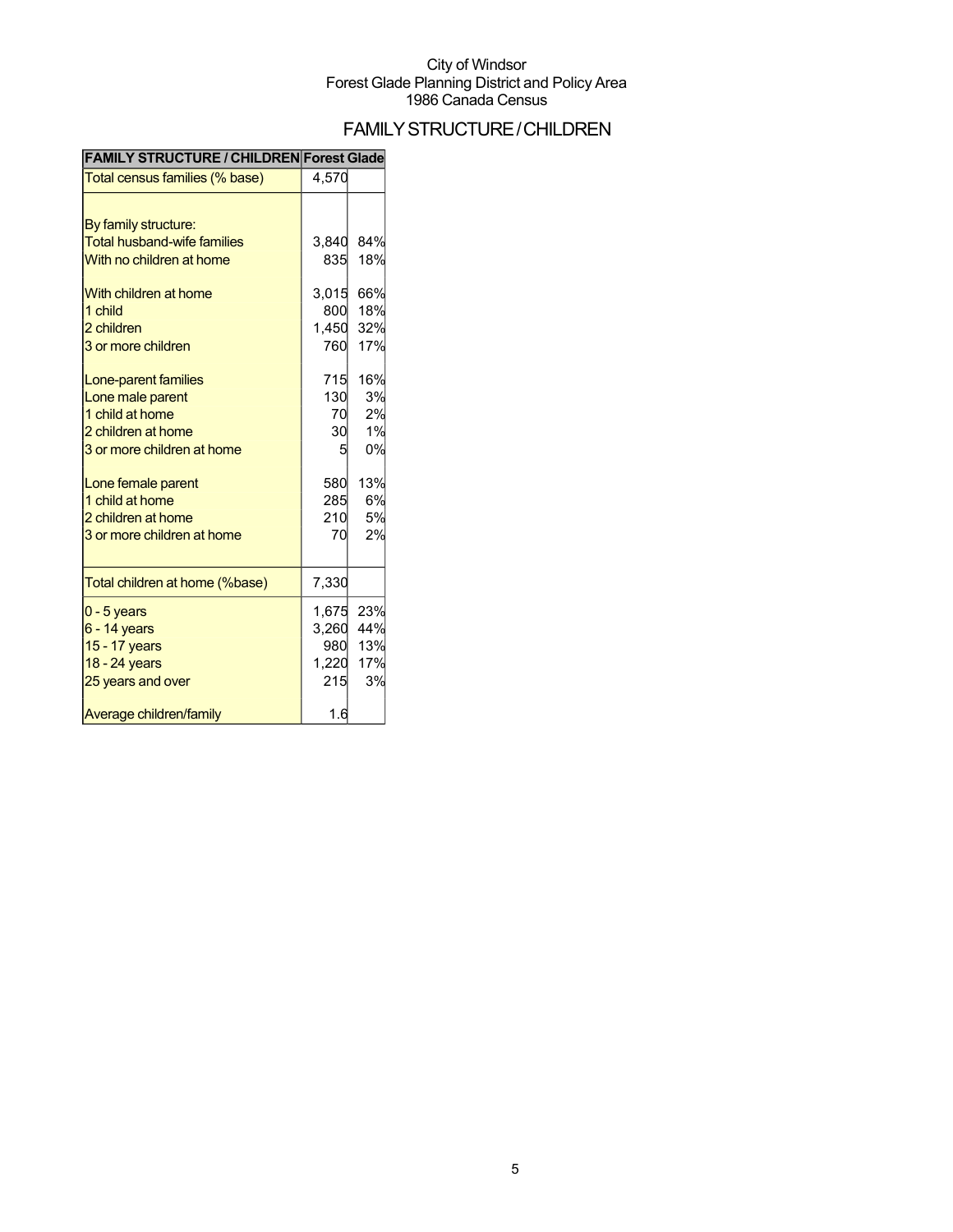## HOUSEHOLDS/MARITALSTATUS

| <b>HOUSEHOLDS / MARITAL STATUS Forest Glade</b> |           |     |
|-------------------------------------------------|-----------|-----|
| Private households (% base)                     | 5,320     |     |
| By size of household:                           |           |     |
| 1 person                                        | 695       | 13% |
| 2 persons                                       | 1,120     | 21% |
| 3 persons                                       | 1,065     | 20% |
| 4 - 5 persons                                   | 2,195 41% |     |
| 6 or more persons                               | 230       | 4%  |
| By number of census families:                   |           |     |
| Non-family households                           | 835       | 16% |
| <b>Family households</b>                        | 4,470     | 84% |
| 1 census family                                 | 4,425     | 83% |
| 2 or more census families                       | 45        | 1%  |
|                                                 |           |     |
| Persons in private households                   | 17,145    |     |
| Average persons per household                   | 3.2       |     |
| Census families in private                      | 4,570     |     |
| households (% base)                             |           |     |
| By size of census family:                       |           |     |
| 2 person family                                 | 1,200 26% |     |
| 3 persons                                       | 1,045 23% |     |
| 4 persons                                       | 1,545 34% |     |
| 5 or more persons                               | 790       | 17% |
| Total population (% base)                       | 17,370    |     |
| By marital status, for persons                  |           |     |
| 15 years of age and over:                       |           |     |
| Single (never married)                          | 3,120     | 18% |
| <b>Married</b>                                  | 7,860     | 45% |
|                                                 |           | 3%  |
| Widowed                                         | 515       |     |
| <b>Divorced</b>                                 | 505       | 3%  |
| Separated                                       | 365       | 2%  |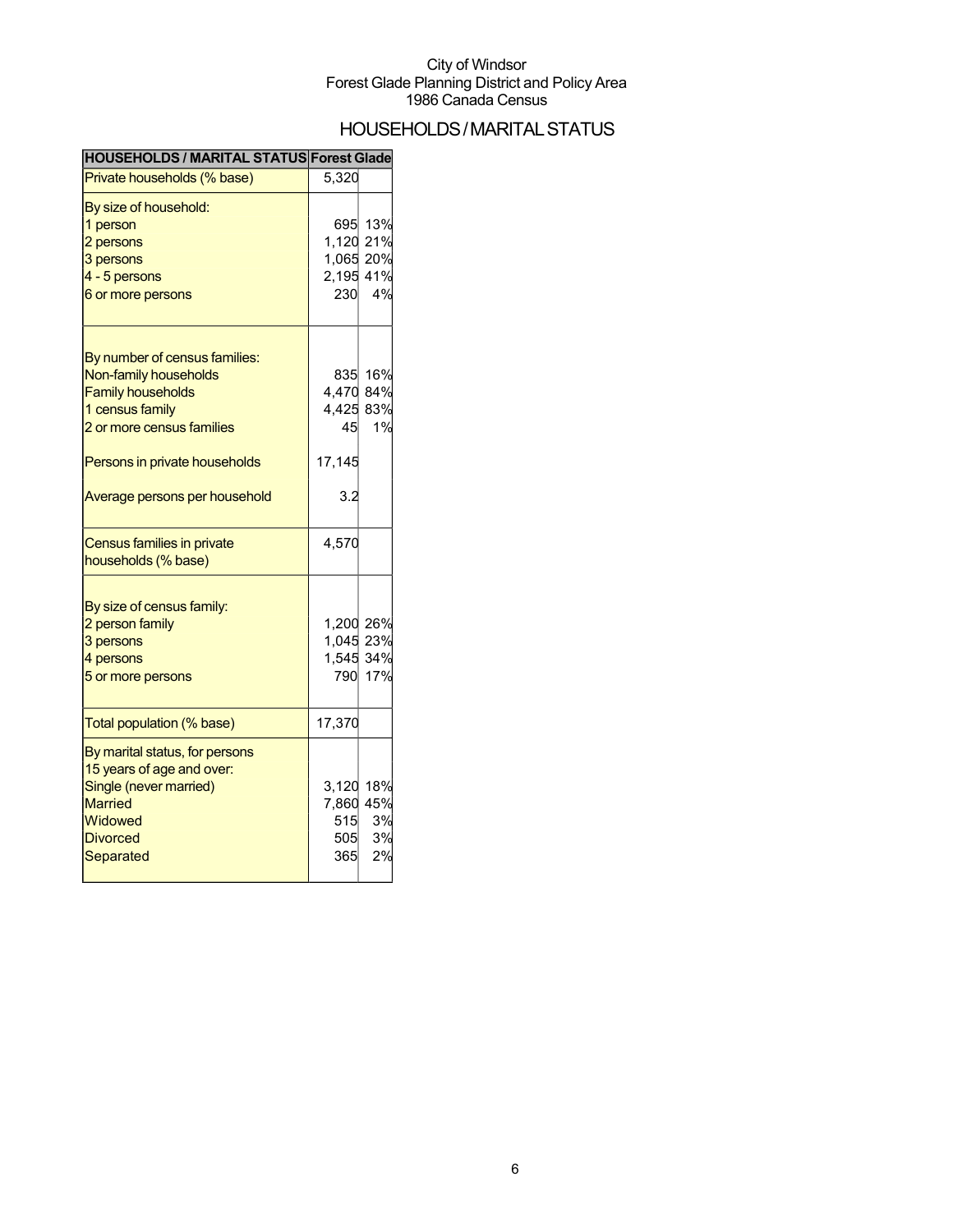## DWELLINGS

| <b>DWELLINGS</b>                                                                                                                                                                              | <b>Forest Glade</b>                      |                                            |
|-----------------------------------------------------------------------------------------------------------------------------------------------------------------------------------------------|------------------------------------------|--------------------------------------------|
| Occupied dwellings (% base)                                                                                                                                                                   | 5.330                                    |                                            |
| By tenure:<br><b>Rented</b><br>Owned<br><b>On Reserve</b><br>By dwelling type:<br>Single detached house<br>Apartment 5 or more stories<br><b>Movable dwelling</b><br>All other dwelling types | 1,885<br>3,470<br>2.420<br>390<br>2,540  | 35%<br>65%<br>0%<br>45%<br>7%<br>0%<br>48% |
| By age of dwelling - total<br><b>Constructed before 1946</b><br>1946 - 1960<br>1961 - 1970<br>1971 - 1980<br>1981 - 1986                                                                      | 5,280<br>50<br>90<br>890<br>3,975<br>295 | 1%<br>2%<br>17%<br>75%<br>6%               |
| <b>Dwellings with central heat</b><br>Gas<br>Electricity<br>Oil<br><b>Other fuels</b>                                                                                                         | 5,220<br>3,045<br>2,205                  | 99%<br>58%<br>42%<br>0%<br>0%              |
| <b>Tenant occupied households</b><br>With rent $>=$ 30% hhld inc.<br>Owner occupied households<br>Payments >= 30% hhld. inc.                                                                  | 1,830<br>490<br>3,425<br>365             | 27%<br>11%                                 |
|                                                                                                                                                                                               |                                          |                                            |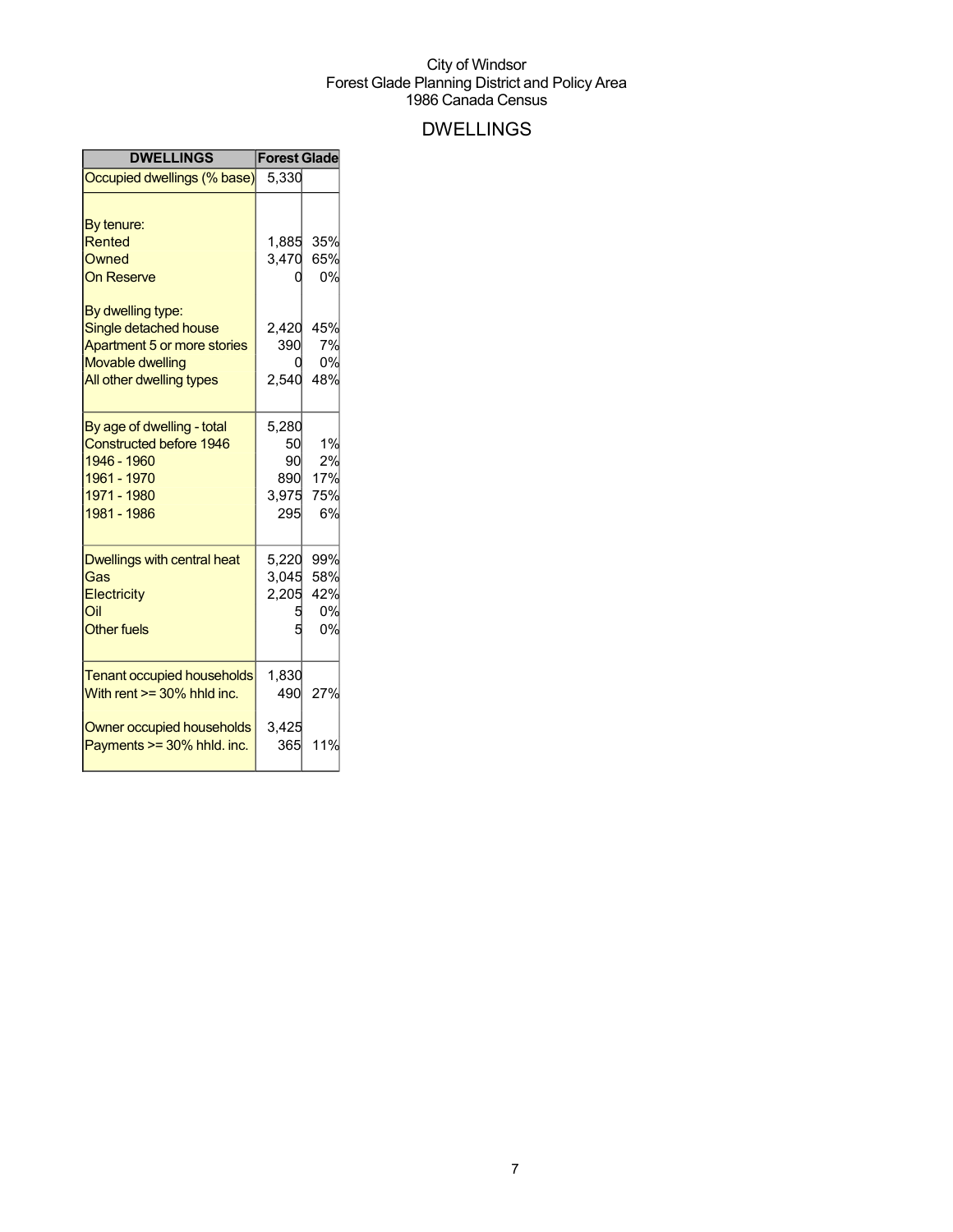## LANGUAGE-MOTHERTONGUE

| <b>LANGUAGE - MOTHER TONGUE Forest Glade</b> |            |     |
|----------------------------------------------|------------|-----|
| Total responses (% Base)                     | 17,340     |     |
|                                              |            |     |
| <b>Total single responses</b>                | 16,245 94% |     |
| <b>Total official languages</b>              | 12,915 74% |     |
| English                                      | 12,235 71% |     |
| French                                       | 680        | 4%  |
| <b>Total non-official languages</b>          | 3,335      | 19% |
| German                                       | 155        | 1%  |
| Chinese                                      | 165        | 1%  |
| <b>Dutch</b>                                 | 50         | 0%  |
| <b>Polish</b>                                | 125        | 1%  |
| Italian                                      | 720        | 4%  |
| Portuguese                                   | 35         | 0%  |
| <b>Ukrainian</b>                             | 95         | 1%  |
| Greek                                        | 115        | 1%  |
| Languages other than above                   | 1,225      | 7%  |
| <b>Total multiple responses</b>              | 1,095      | 6%  |
|                                              |            |     |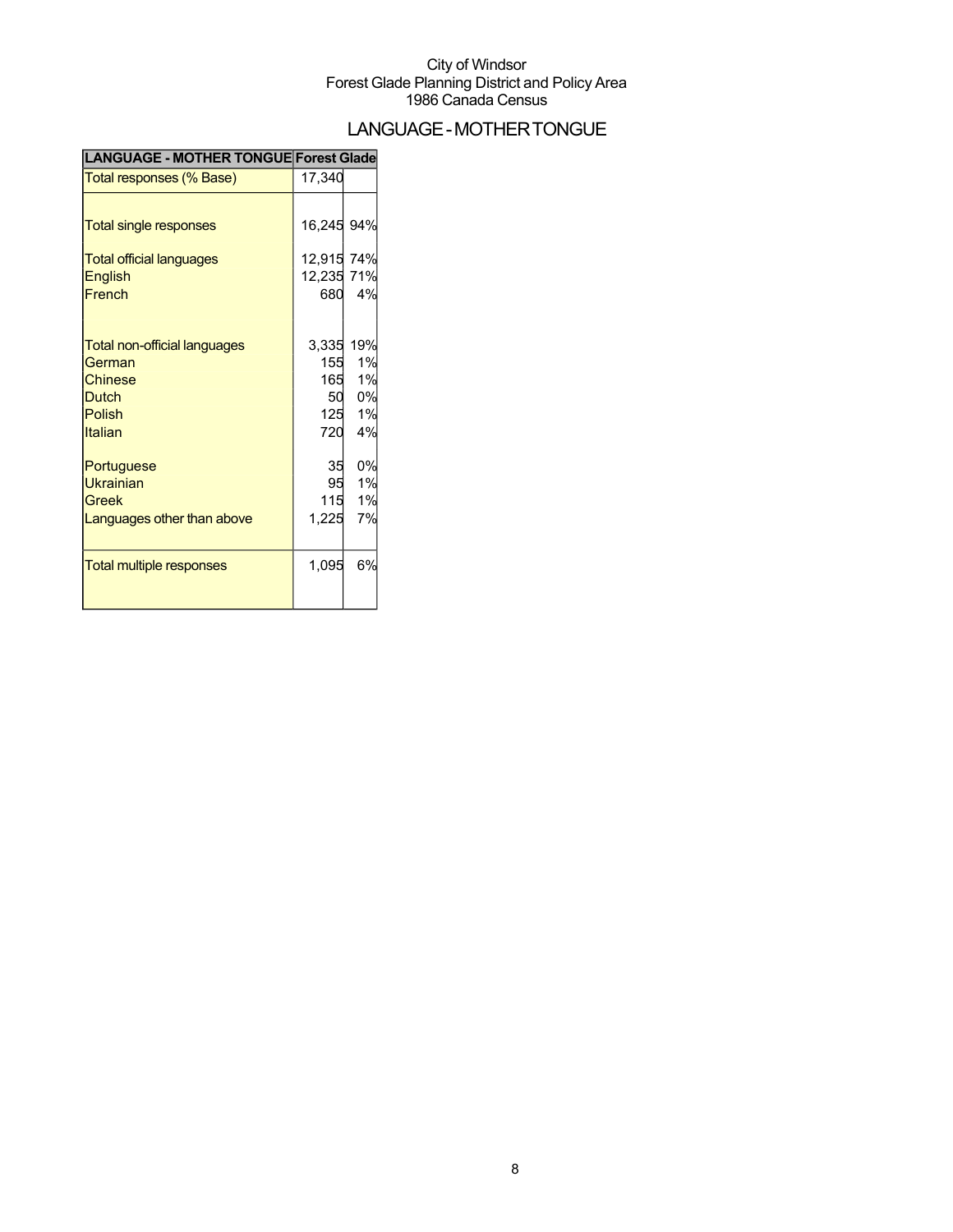## HOME LANGUAGE / ETHNIC ORIGIN

#### **HOME LANGUAGE / ETHNIC ORIGIN Forest Glade**

| Total population (% base)                                                                                                                                                                                                      | 17,365                                                                                            |                                                            |
|--------------------------------------------------------------------------------------------------------------------------------------------------------------------------------------------------------------------------------|---------------------------------------------------------------------------------------------------|------------------------------------------------------------|
| By home language:<br><b>Total single response</b><br><b>English</b><br>French<br>Italian<br><b>Chinese</b><br>German<br>Portuguese<br>Greek<br>Other<br>Speak more than one language                                           | 15,530<br>13,370<br>335<br>335<br>90<br>20<br>15<br>95<br>1,260<br>1,605                          | 89%<br>77%<br>2%<br>2%<br>1%<br>0%<br>0%<br>1%<br>7%<br>9% |
| By official language:<br><b>English only</b><br><b>French only</b><br><b>Both English and French</b><br><b>Neither English nor French</b>                                                                                      | 15,130 87%<br>1,750<br>225                                                                        | 0%<br>10%<br>1%                                            |
| By ethnic origin:<br><b>Single origin</b><br><b>British</b><br>French<br><b>Aboriginal peoples</b><br>German<br>Italian<br>Ukrainian<br><b>Chinese</b><br>Dutch (Netherlands)<br><b>Other</b><br>Reported more than one origin | 11,380 66%<br>4,225 24%<br>1,580<br>50<br>340<br>1,005<br>165<br>200<br>125<br>3,710 21%<br>5,745 | 9%<br>0%<br>2%<br>6%<br>1%<br>1%<br>1%<br>33%              |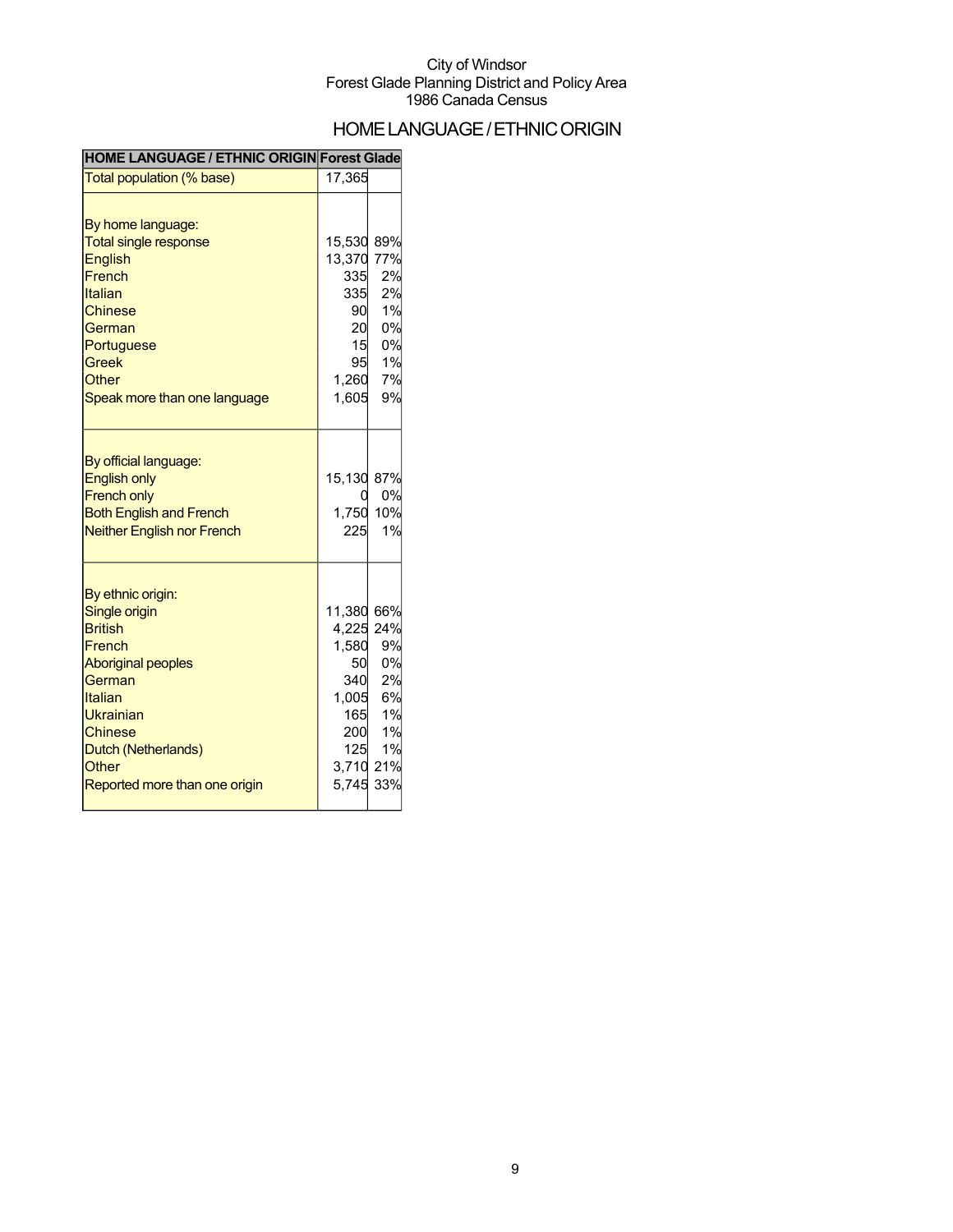### 1985INCOME

| 1985 INCOME                             | <b>Forest Glade</b> |         |
|-----------------------------------------|---------------------|---------|
| Total households (% Base)               | 5,280               |         |
| By household income:                    |                     |         |
| <b>Negative Income</b>                  | 0                   | 0%      |
| $$0 - 9,999$                            | 472                 | 9%      |
| \$10,000 - 19,999                       | 493                 | 9%      |
| \$20,000 - 29,999                       |                     | 676 13% |
| \$30,000 - 39,999                       |                     | 943 18% |
| \$40,000 - 49,999                       |                     | 965 18% |
| \$50,000 - 59,999                       |                     | 752 14% |
| \$60,000 - 69,999                       | 434                 | 8%      |
| \$70,000 - 79,999                       | 242                 | 5%      |
| \$80,000 - 99,999                       | 220                 | 4%      |
| \$100,000 and over                      | 73                  | 1%      |
| Aggr. household income (\$'000) 219,644 |                     |         |
| Average household income \$             | 41,599              |         |
|                                         |                     |         |
| Males 15 yrs+ with income               | 5,455               |         |
| Aggregate income (\$'000)               | 150,727             |         |
| Average total income \$                 | 27,631              |         |
| Females 15 yrs+ with income             | 4,895               |         |
| Aggregate income (\$'000)               | 67,292              |         |
| Average total income \$                 | 13,747              |         |
|                                         |                     |         |
| Males 15 yrs+ with employ.inc           | 4,895               |         |
| Aggregate income (\$'000)               | 136,299             |         |
| Average employment income \$            | 27,845              |         |
| Females 15 yrs+ with emp.inc.           | 4,030               |         |
| Aggregate income (\$'000)               | 56,610              |         |
| Average employment income \$            | 14,047              |         |
|                                         |                     |         |
| <b>Number of census families</b>        | 4,525               |         |
| Aggr. family income (\$'000)            | 194,152             |         |
| Average family income \$                | 42,907              |         |
| Unattached individ. with inc.           | 845                 |         |
| Aggregate income (\$'000)               | 17,902              |         |
| Average individual income \$            | 21,186              |         |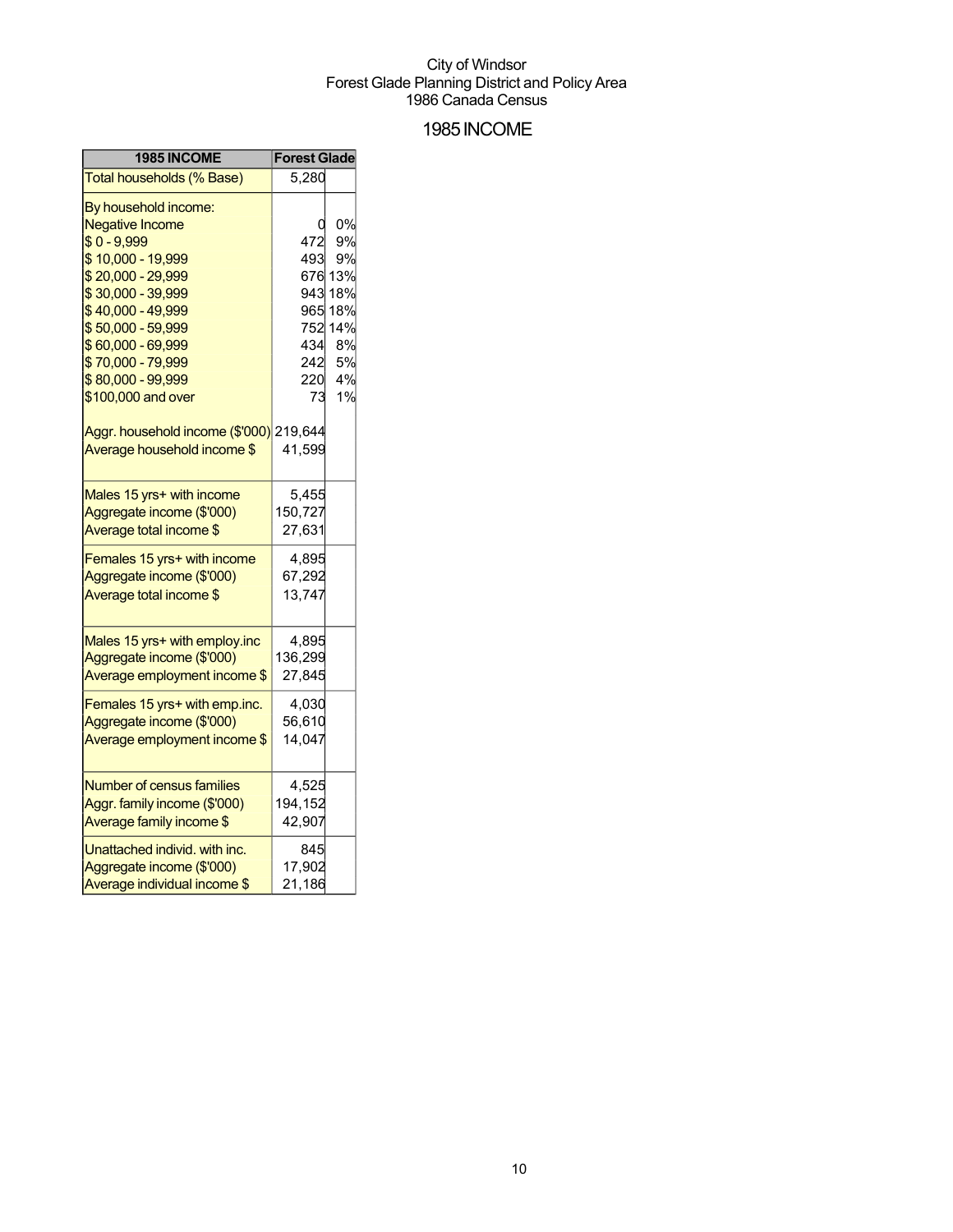## IMMIGRATION/MOBILITY

| <b>IMMIGRATION/MOBILITY Forest Glade</b>      |            |     |
|-----------------------------------------------|------------|-----|
| <b>Total population (% Base)</b>              | 17,370     |     |
| By citizenship:                               |            |     |
| Canadian                                      | 15,985 92% |     |
| <b>Other than Canadian</b>                    | 1,195      | 7%  |
|                                               |            |     |
| By immigration status:                        |            |     |
| Non-immigrant population                      | 12.630     | 73% |
| Born in province of res.                      | 11,465     | 66% |
| Born in another province                      | 1,140      | 7%  |
| Immigrant population                          | 4,515      | 26% |
| <b>United States of America</b>               | 260        | 1%  |
| <b>Other Americas</b>                         | 160        | 1%  |
| <b>United Kingdom</b>                         | 780        | 4%  |
| <b>Other Europe</b>                           | 2,175      | 13% |
| Africa                                        | 50         | 0%  |
| Asia                                          | 1,045      | 6%  |
| Other                                         | 10         | 0%  |
|                                               |            |     |
| Immigrant population - total                  | 4,515      |     |
| By period of immigration:                     |            |     |
| Before 1946                                   | 210        | 5%  |
| 1946 - 1966                                   | 1.420      | 31% |
| 1967 - 1977                                   | 2,045      | 45% |
| 1978 - 1982                                   | 570        | 13% |
| 1983 - 1986                                   | 260        | 6%  |
|                                               |            |     |
| By age at time of immigration:<br>0 - 4 years | 785        | 17% |
| 5 - 19 years                                  | 1,185      | 26% |
|                                               |            | 57% |
| 20 years and over                             | 2,560      |     |
| By mobility status:                           |            |     |
| Persons 5 years and over                      | 15,745     |     |
| Non-movers (same address)                     | 8,430      | 54% |
| <b>Movers</b>                                 | 7,315      | 46% |
| Non-migrants (same place)                     | 5,310      | 34% |
| <b>Migrants</b>                               | 2,015      | 13% |
| From same province                            | 1,240      | 8%  |
| From other province                           | 405        | 3%  |
| From outside Canada                           | 370        | 2%  |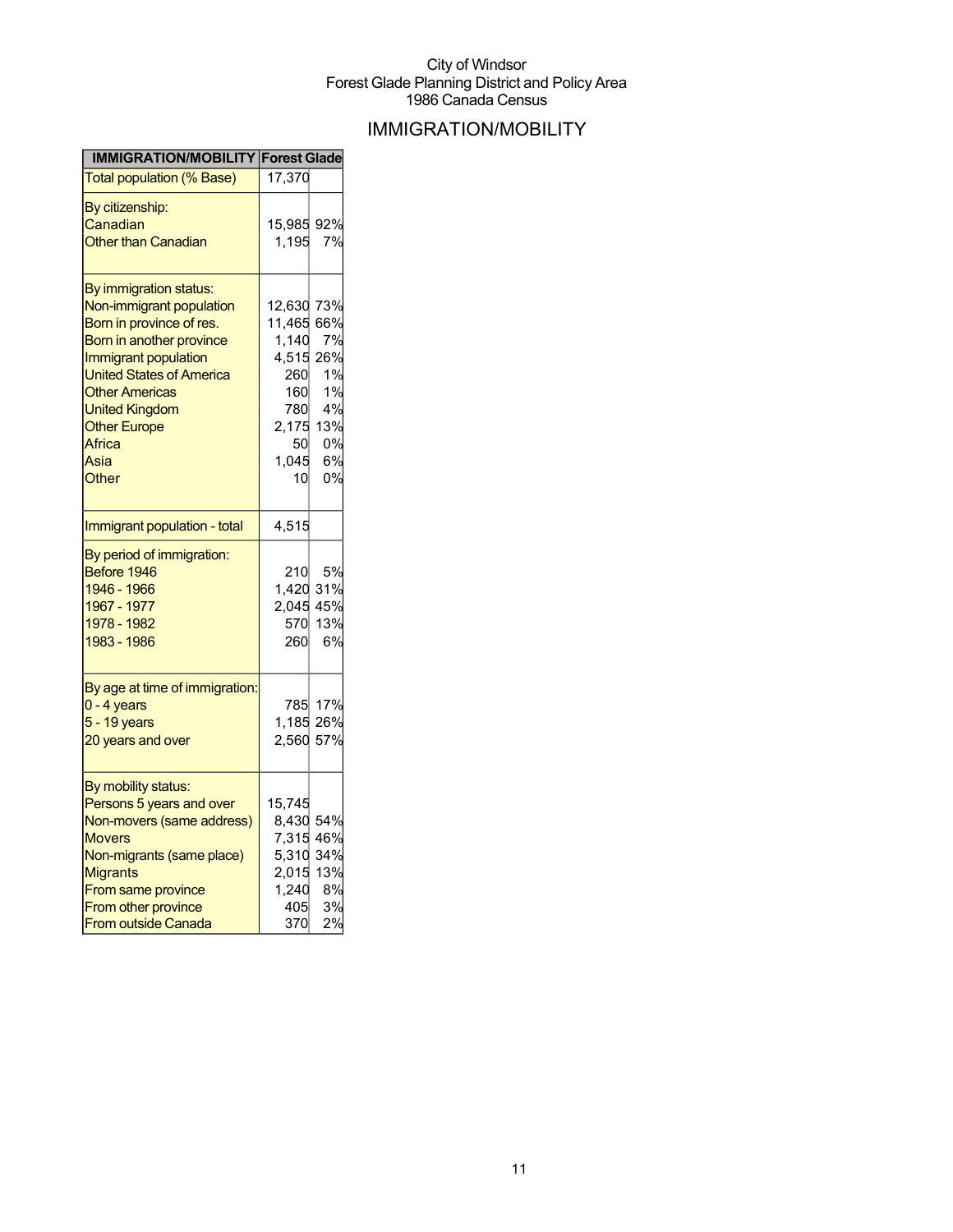## EDUCATION/QUALIFICATIONS

| EDUCATION/QUALIFICATIONS Forest Glade |           |         |
|---------------------------------------|-----------|---------|
| Total population 15+ years            | 12,160    |         |
| By highest level of schooling:        |           |         |
| Less than grade 9                     | 1,195 10% |         |
| Grade 9 - 13, no sec. cert.           | 3,370 28% |         |
| Grade 9 - 13, second. cert.           | 1,910 16% |         |
| Trade certificate/diploma             | 3,010 25% |         |
| University without degree             | 1,465 12% |         |
| University with degree                | 1,200     | 10%     |
| Postsecondary educated                |           |         |
| population - total (% Base)           | 3,975     |         |
| By field of study:                    |           |         |
| Male with postsecondary educ.         | 2,150 54% |         |
| Education/recreat./counsell.          | 110       | 3%      |
| <b>Fine and applied arts</b>          | 65        | 2%      |
| Humanities & related fields           | 95        | 2%      |
| Social sciences & rel. field          | 130       | 3%      |
| Commerce/management/bus.adm.          | 360       | 9%      |
| Agricult. & biolog. sciences          | 45        | 1%      |
| Engineering & applied scienc          | 170       | 4%      |
| Technic.& trades (eng & sci)          |           | 955 24% |
| Health prof. science & tech.          | 85        | 2%      |
| Mathematics & phys. sciences          | 75        | 2%      |
| <b>All other</b>                      | 10        | 0%      |
| Female with postsecond. educ.         | 1,825 46% |         |
| Education/recreat./counsell.          | 175       | 4%      |
| Fine and applied arts                 | 170       | 4%      |
| Humanities & related fields           | 130       | 3%      |
| Social sciences & rel. field          | 180       | 5%      |
| Commerce/management/bus.adm.          | 430       | 11%     |
| Agricult. & biolog. sciences          | 90        | 2%      |
| Engineering & applied scienc          | 25        | 1%      |
| Technic.& trades (eng & sci)          | 80        | 2%      |
| Health prof. science & tech.          | 480       | 12%     |
| Mathematics & phys. sciences          | 25        | 1%      |
| All other                             | 0         | 0%      |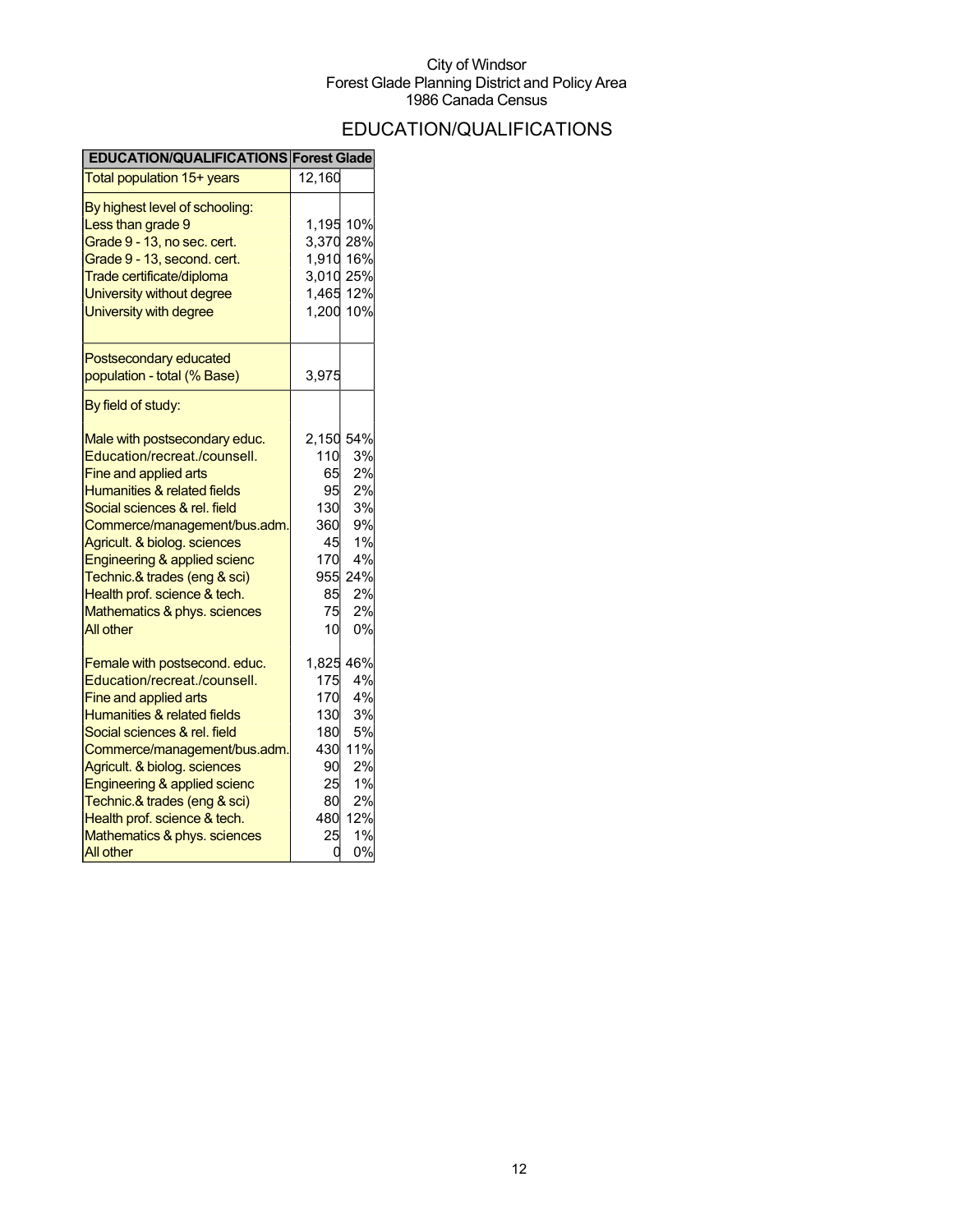## **LABOUR FORCE**

| <b>LABOUR FORCE</b>                                                                                                                                                                 | <b>Forest Glade</b>                                                                      |
|-------------------------------------------------------------------------------------------------------------------------------------------------------------------------------------|------------------------------------------------------------------------------------------|
| Total population 15+ years<br>Total labour force 15+ years<br>Employed<br><b>Unemployed</b><br>Persons not in labour force<br><b>Participation rate</b><br><b>Unemployment rate</b> | 12,150<br>75%<br>9.135<br>8,240<br>68%<br>8%<br>915<br>3,025 25%<br>75.19<br>10.02       |
| Male population 15+ years<br><b>Labour force</b><br>Employed<br><b>Unemployed</b><br>Not in labour force<br><b>Participation rate</b><br><b>Unemployment rate</b>                   | 49%<br>5,895<br>5,015 41%<br>4,595 38%<br>3%<br>425<br>7%<br>890<br>85.07<br>8.47        |
| Female population 15+ years<br><b>Labour force</b><br>Employed<br><b>Unemployed</b><br>Not in labour force<br><b>Participation rate</b><br><b>Unemployment rate</b>                 | 6,255 51%<br>4,135<br>34%<br>3,645<br>30%<br>490<br>4%<br>18%<br>2,135<br>66.11<br>11.85 |
| Males- all classes of worker<br><b>Paid worker</b><br>Self-employed                                                                                                                 | 5,080<br>4,830<br>95%<br>105<br>2%                                                       |
| Females- all classes of worker<br><b>Paid worker</b><br>Self-employed                                                                                                               | 4,260<br>3,910<br>92%<br>2%<br>85                                                        |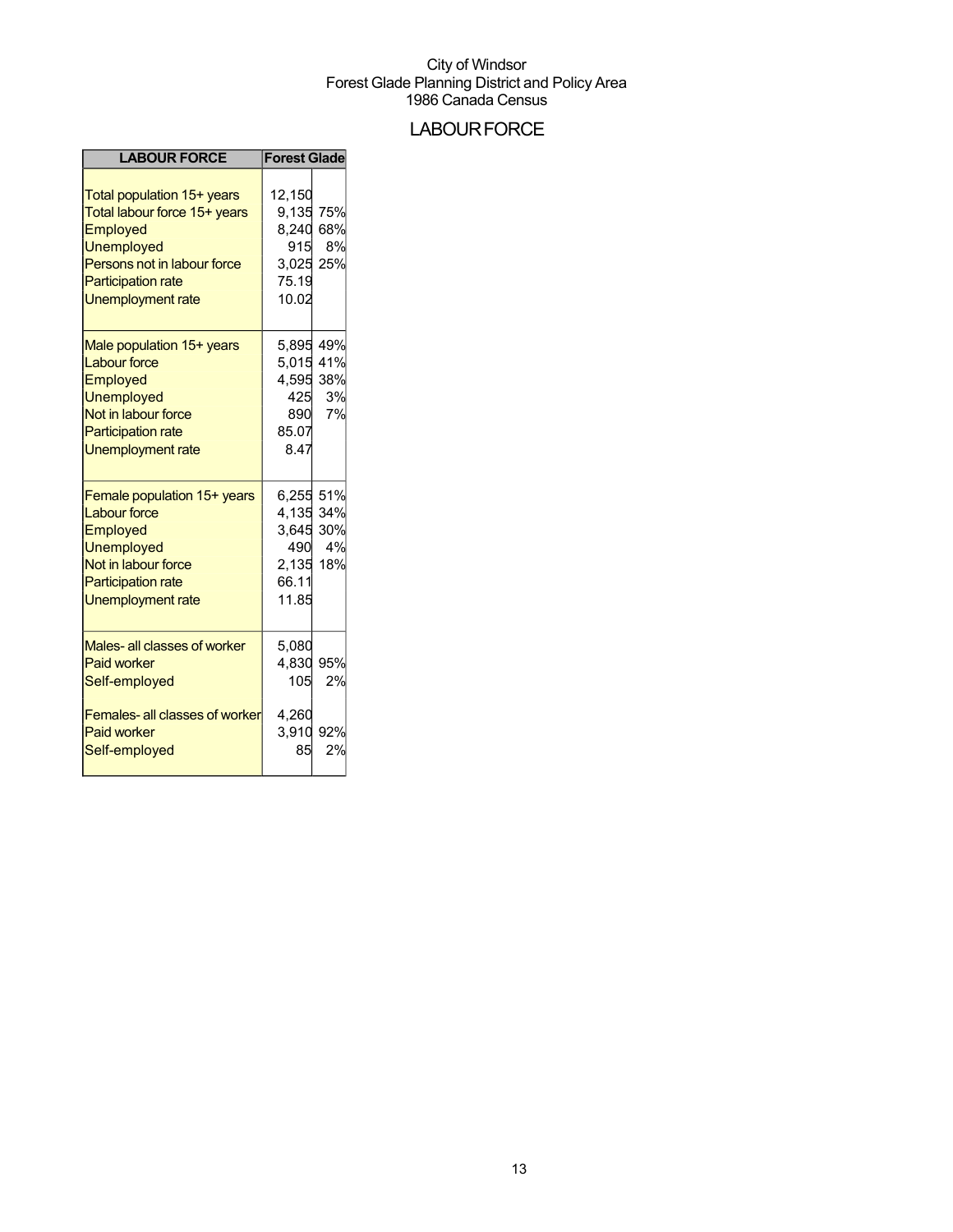## INDUSTRY/OCCUPATION

| <b>INDUSTRY/OCCUPATION Forest Glade</b>                    |              |           |
|------------------------------------------------------------|--------------|-----------|
| perienced labour force                                     |              |           |
| By Industry: (% Base)                                      | 8,930        |           |
| <b>Agricultural &amp; rel.services</b>                     | 75           | 1%        |
| Other primary industries                                   | 25           | 0%        |
| <b>Manufacturing</b>                                       | 3,320        | 37%       |
| Construction                                               | 270          | 3%        |
| <b>Transportation &amp; storage</b>                        | 290          | 3%        |
| Communication & oth. utility                               | 135          | 2%        |
| <b>Wholesale trade</b>                                     | 205          | 2%        |
| <b>Retail trade</b>                                        | 1,150        | 13%       |
| <b>Finance and insurance</b>                               | 315          | 4%        |
| Real estate & insur. agents                                | 135          | 2%        |
| <b>Business service</b>                                    | 240          | 3%        |
| Government service                                         | 430          | 5%        |
| <b>Educational service</b>                                 | 520          | 6%        |
| <b>Health &amp; social service</b>                         | 735          | 8%        |
| Accommodation, food, beverag                               | 665          | 7%        |
| Other service industries                                   | 410          | 5%        |
| Experienced labour force                                   |              |           |
| by occupation: (% Base)                                    | 8,930        |           |
| Managerial, administrative                                 | 945          | 11%       |
| Nat. science, eng. & math.                                 | 260          | 3%        |
| Soc. sc., religion & artist.                               | 310          | 3%        |
|                                                            |              |           |
|                                                            |              |           |
| <b>Teaching &amp; related</b>                              | 365          | 4%        |
| <b>Medicine &amp; health</b>                               | 490          | 5%        |
| <b>Clerical &amp; related</b>                              | 1,405        | 16%       |
| Sales                                                      | 695          | 8%        |
| Service                                                    | 1,120        | 13%       |
| Farming & horticultural                                    | 105          | 1%        |
| Other primary industries                                   | 5            | 0%        |
| Processing                                                 | 190          | 2%        |
| Machining & related                                        | 590          | 7%        |
| Prod. fabric./assemb./repair<br><b>Construction trades</b> | 1,520<br>270 | 17%<br>3% |
|                                                            |              | 2%        |
| Transport equipmnt. operat.                                | 210          |           |
| Material handling & related                                | 200          | 2%        |
| Oth. crafts & equip. operat.<br>Occupations not classified | 50<br>300    | 1%<br>3%  |